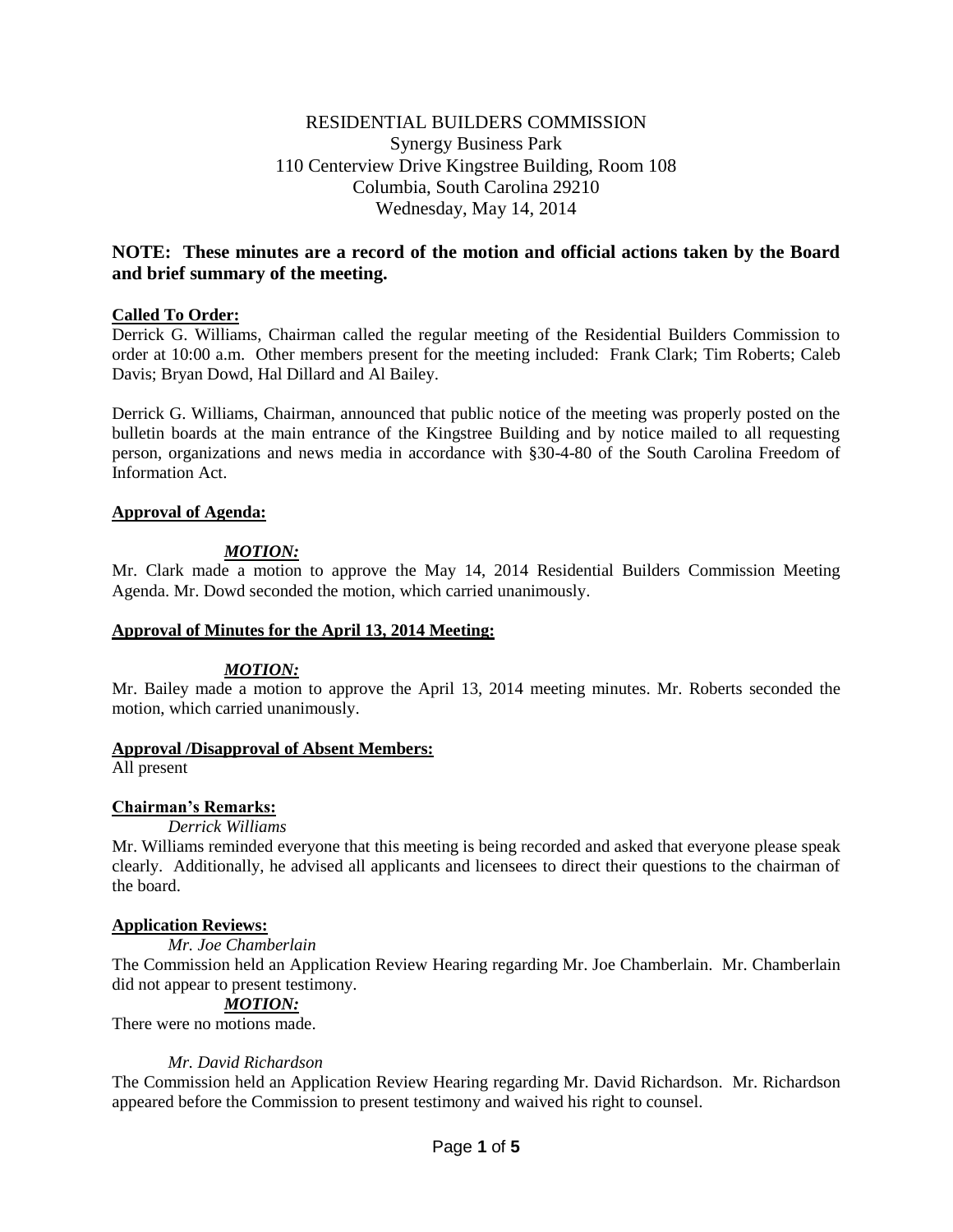## *MOTION:*

Mr. Bailey made a motion to allow Mr. Richardson to sit for the Residential Plumbing examination. Mr. Dillard seconded the motion, which carried unanimously.

#### *Mr. Dennis Hall, Jr.*

The Commission held an Application Review Hearing regarding Mr. Dennis Hall, Jr. Mr. Hall appeared before the Commission to present testimony and waived his right to counsel.

### *MOTION:*

Mr. Davis made a motion to allow Mr. Hall to sit for the Residential Builders examination. Mr. Dillard seconded the motion, which carried unanimously.

#### *Mr. Clarence Osteen*

The Commission held an Application Review Hearing regarding Mr. Clarence Osteen. Mr. Osteen appeared before the Commission to present testimony and waived his right to counsel.

#### *MOTION:*

Mr. Bailey made a motion to allow Mr. Osteen to be approved for his Specialty Registration but he must carry a \$5,000 bond at all times and follow requirements with Federal Probation. Mr. Davis seconded the motion, which carried unanimously.

#### *Mr. Adam Flaherty*

The Commission held an Application Review Hearing regarding Mr. Adam Flaherty . Mr. Flaherty appeared before the Commission to present testimony and waived his right to counsel.

## *MOTION:*

Mr. Dowd made a motion to allow Mr. Flaherty to sit for the Residential Plumbing examination. Mr. Dillard seconded the motion, which carried unanimously.

#### *Mr. William Dalzell*

The Commission held an Application Review Hearing regarding Mr. William Dalzell. Mr. Dalzell appeared before the Commission to present testimony and waived his right to counsel.

## *MOTION:*

Mr**.** Bailey made a motion to allow Mr. Dalzell to site for the Residential Builders examination. Mr. Dillard seconded the motion, which carried unanimously.

#### *Mr. John Rasnick*

The Commission held an Application Review Hearing regarding Mr. John Rasnick. Mr. Rasnick appeared before the Commission to present testimony and waived his right to counsel.

## *MOTION:*

Mr. Bailey made a motion to deny Mr. Rasnick's request for reinstatement of Residential Specialty Registration until he can provide a payment plan or satisfaction. Mr. Robert seconded the motion, which carried unanimously.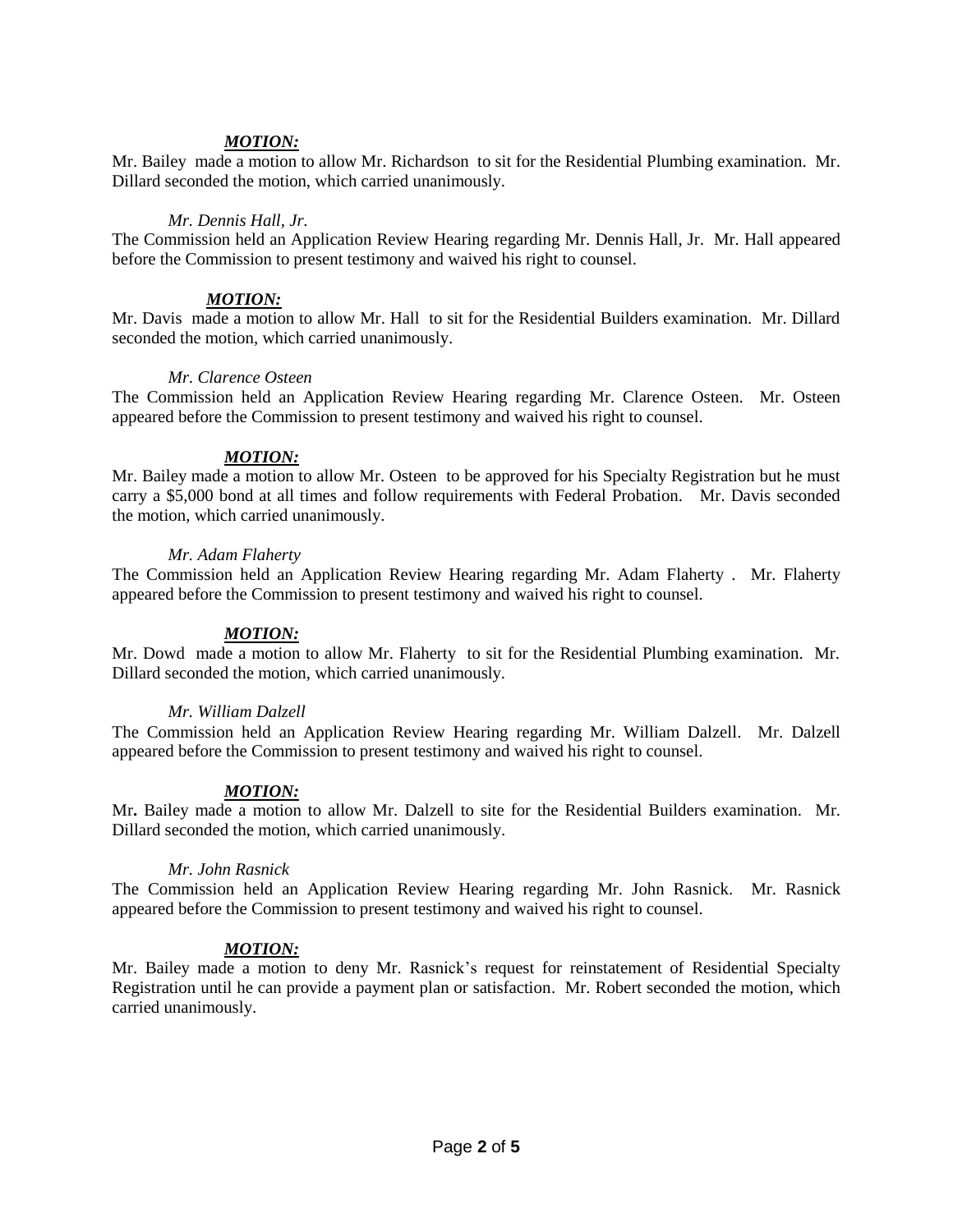## **Final Order Hearings:**

*Mr. David Helms case # 2012-40*

The Board held a Final Order hearing regarding Mr. David Helms. Mr. Bailey recused himself.

## *MOTION:*

Mr. Dowd made a motion to uphold the Hearing Officer's Recommendation. Mr. Roberts seconded the motion, which carried unanimously.

## *Mr. Ronald Brower case #2012-161*

The Board held a Final Order hearing regarding Mr. Ronald Brower. Mr. Bailey recused himself.

## *MOTION:*

Mr. Roberts made a motion to uphold the Hearing Officer's Recommendation. Mr. Clark seconded the motion, which carried unanimously.

## *Ms. Natalea Scott case # 2012-141*

The Board held a Final Order hearing regarding Ms. Natalea Scott.

# *MOTION:*

Mr. Davis made a motion to uphold the Hearing Officer's Recommendation. Mr. Roberts seconded the motion, which carried unanimously.

## *Mr. Chris Davis case # - 2011-530*

The Board held a Final Order hearing regarding Mr. Chris Davis.

## *MOTION:*

Mr. Bailey made a motion to uphold the Hearing Officer's Recommendation. Mr. Roberts seconded the motion, which carried unanimously.

## **Non Compliance of Previous Board Order:**

*1. Mr. Paul Urban case#- 2011-582* The Board held a hearing regarding Mr. Paul Urban.

# *MOTION:*

Mr. Dowd made a motion to Suspend License until payment is received. Mr. Clark seconded the motion, which carried unanimously.

# **Approval of Administrators Recommendation for Bond Claim:**

*Mr. Jeffrey Klingensmith- case # 2011-585* The Board held an Administrator's recommendation for bond claim.

# *MOTION:*

Mr. Dowd made a motion to approve recommendation. Mr. Bailey seconded the motion, which carried unanimously.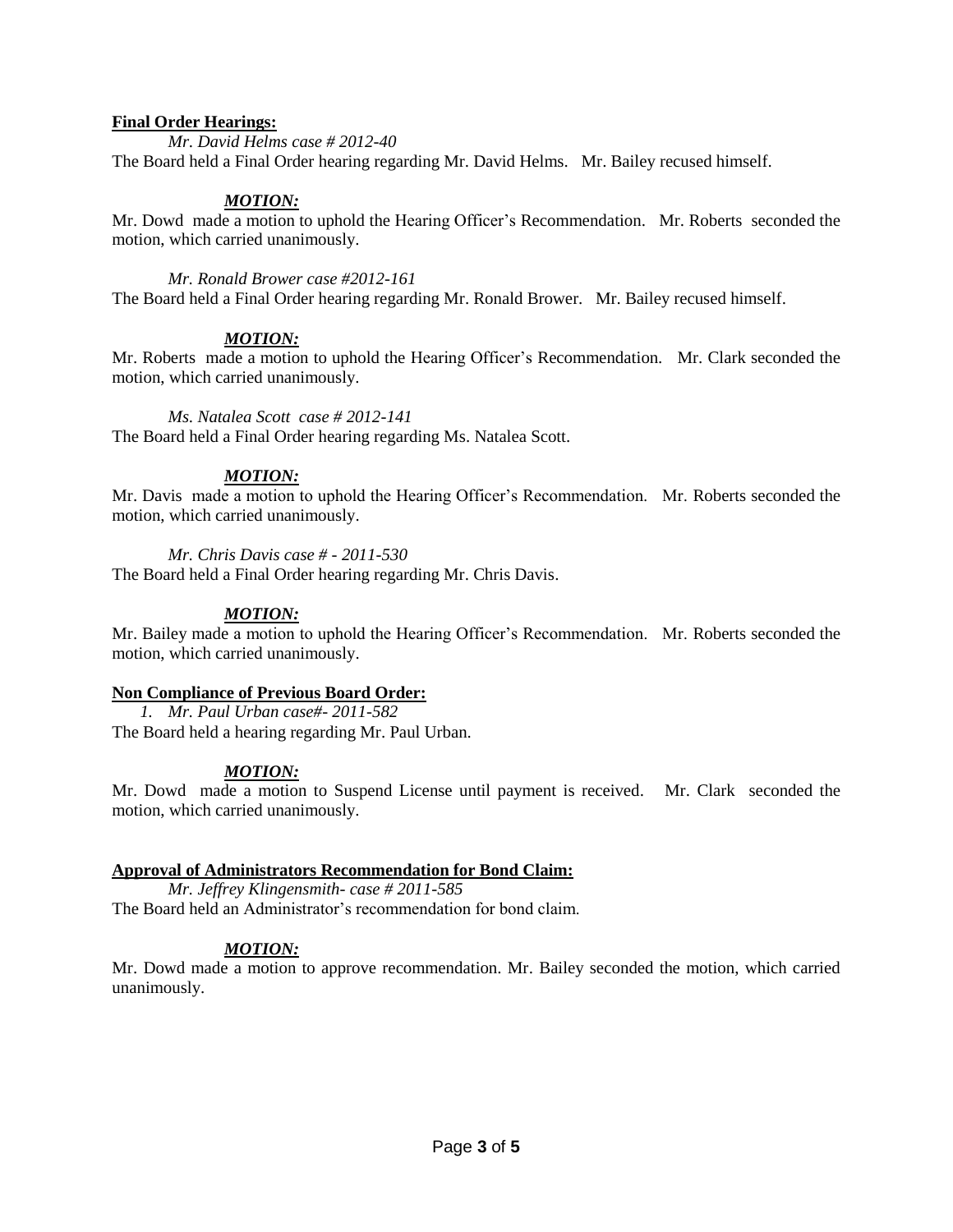#### *Mr. Ronnie Landreth- case # 2012-159*

The Board held an Administrator's recommendation for bond claim.

## *MOTION:*

Mr. Bailey made a motion to approve recommendation. Mr. Roberts seconded the motion, which carried unanimously.

*Mr. Reginald Skinner case # 2011-391*

The Board held an Administrator's recommendation for bond claim. Mr. Roberts recused himself.

#### *MOTION:*

Mr. Bailey made a motion to approve recommendation. Mr. Clark seconded the motion, which carried unanimously.

#### **Administrator's Remarks:**

• New ASHI Home Inspection standards

#### *MOTION:*

Mr. Roberts made a motion to bring forward at the next meeting in June for approval to adopt the new standards. Mr. Davis seconded the motion, which carried unanimously.

• Clarification of what license, if any is required to install a 12x24 portable storage building.

#### *MOTION:*

There was no motion made, but decided as a group that this is something we should not get involved with.

License requirements for installing Helical Piers/Anchors to repair foundations.

#### *MOTION:*

There was no motion made but discussed that if a Builder has to lay it, then the builder should have to repair.

## **OIE Report – Mr. Todd Bond:**

*Todd Bond, Chief Investigator of OIE*

**Complaints Received -** 169 **Active Investigations –** 74 **Closed Cases –** 197

## **New Business**

A. Recommendations of IRC

*MOTION:*

Mr. Clark made a motion to approve the Recommendation of the IRC. Mr. Bailey seconded the motion, which carried unanimously.

#### B. Resolution Guidelines

## *MOTION:*

Mr. Dowd made a motion to approve the IRC Resolution Guidelines. Mr. Roberts seconded the motion, which carried unanimously